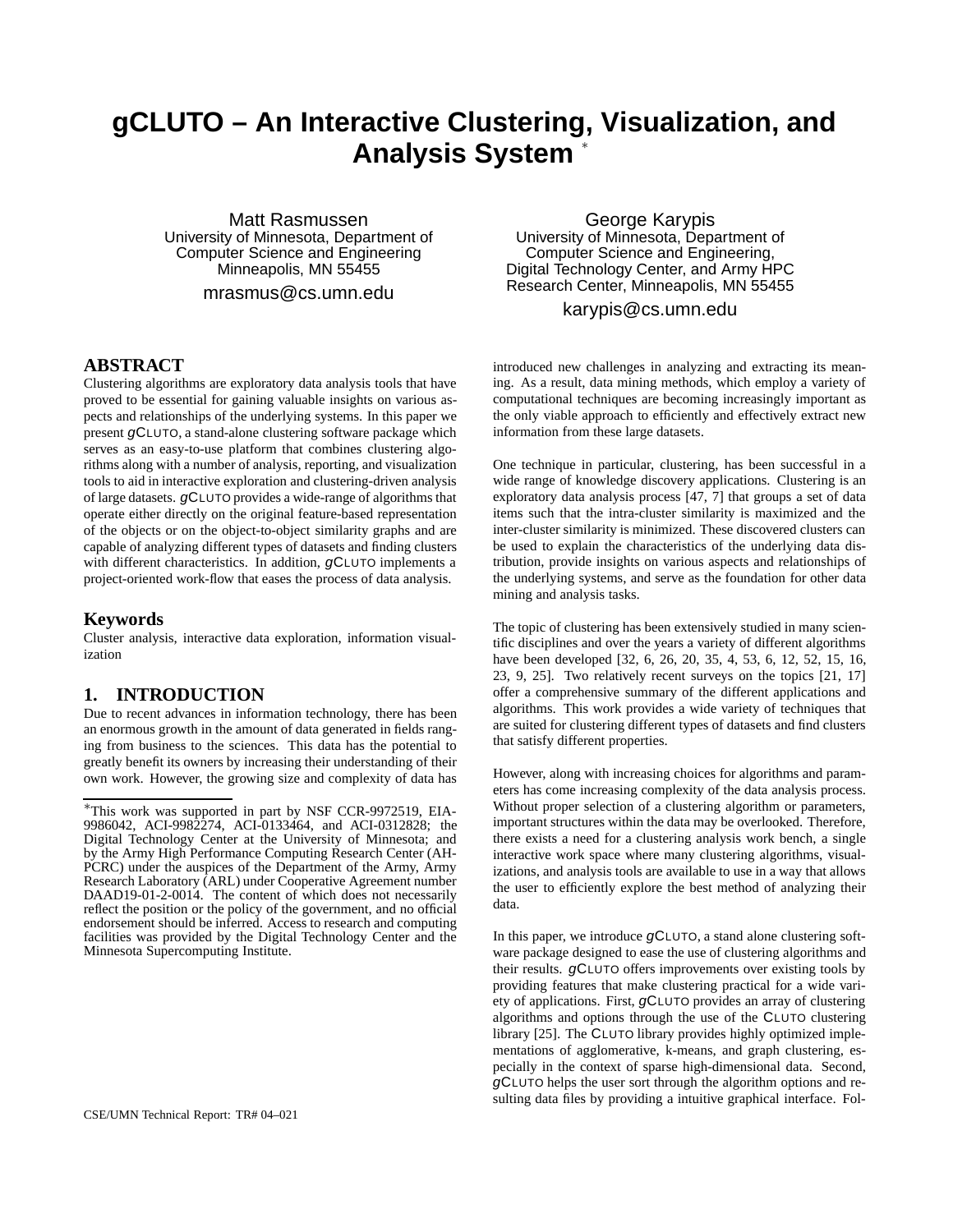lowing the paradigm of most development tools, *g*CLUTO uses the concept of a "project" in order to organize the user's various datasets, clustering solutions, and visualizations. Third, *g*CLUTO provides both standard statistics and unique visualizations for interpreting clustering results. Given the wide range of options and factors that are involved in clustering, the user should carefully analyze their results and compare them with results generated with differing options. Therefore, additional effort has gone into visualizations that can facilitate analysis and comparisons. Lastly, the software package has been designed to suit a wide range of users from different problem domains who may or may not be knowledgeable about the subtleties of clustering. Accordingly, reasonable defaults are available for users who want quick results, while power users have access to all configuration options involved in clustering. Most importantly, these options and analysis tools are tightly integrated into a single interactive work bench that can serve as the user's main work space for carrying out analysis.

The rest of this paper is organized as follows. Section 2 describes some of the existing work that is most closely related to the topic of this paper. Section 3 provides a detailed description of *g*CLUTO by briefly describing the various clustering algorithms that it incorporates, its project-oriented work-flow, and its various visualization, and analysis capabilities. Finally, Section 4 provides some concluding remarks and describes our ongoing and future efforts on enhancing its capabilities and applications.

# **2. RELATED WORK**

There are a number of commercial tools that integrate clustering methods in an easy-to-use graphical and interactive environment. Many of these tools, which include SAS's enterprise miner, SPSS's Clementine, and IBM's Intelligent miner, are available within the context of a larger application suite focusing on providing an integrated environment for data mining and analysis. Even though these tools are highly integrated, have advanced data import/export capabilities, and provide a variety of information visualization techniques, they tend to provide only a small number of different clustering algorithms limiting both the types of analysis that can be performed and the types of datasets that can be analyzed.

In recent years, within the context of research in the life sciences, cluster analysis has emerged as an essential tool for analyzing gene expression datasets derived from microarrays and DNA chips [13, 50, 41, 55]. This has led to the development of a number of commercial and publicly available integrated tools for performing cluster analysis on this type of datasets. Among these are SpotFire Decision Site [46], the Rosetta Resolver [37], Expressionist [14], Cluster and TreeView [11], GeneCluster [5], BioConductor [10], TM4 [38], as well as others. Most of these tools are highly sophisticated, offer a variety of different clustering algorithms, and have extensive visualization capabilities. However, since they are designed to analyze gene expression datasets, they can only operate on datasets whose objects are represented with relatively lowdimensional dense feature vectors and cannot operate (or scale) to large, high-dimensional sparse datasets (*e.g*., datasets derived from customer transactions or document datasets).

There are a number of different systems that are specifically designed for the interactive exploration/visualization of document collections and query results that use document clustering and cluster visualization as one of the mechanisms to facilitate this type of analysis [3, 18, 8, 33, 49, 42, 34]. The primary goal of these systems is to aid the user in navigating through the document collection and to that extent they provide a number of sophisticated visualizations that help the user to quickly focus on the information that he or she wants. However, they are not designed to be general purpose cluster analysis tools, as they only include a small number of different clustering algorithms and they are focused on a specific task.

Finally, a number of different techniques have been developed for visualizing clustering solutions. This research falls within the broad area of information visualization and its goal is to provide the user with an intuitive representation of the underlying dataset by showing/highlighting the inter- and intra-relationships between the objects across and within clusters. Examples of such techniques include various 2D and 3D dendrograms [43, 19], which are highly effective for representing hierarchical clustering solutions; 2D and 3D non-linear projections of clustering solutions such as Sammon map [40], MDS [30], SOM [29], and various projections based on PCA and LSI [20, 4]; and hyperbolic visualizations [31, 19, 51].

# **3.** *g***CLUTO: INTERACTIVE CLUSTERING, VISUALIZATION, AND ANALYSIS**

*g*CLUTO's primary design goals are to provide an easy-to-use platform that combines a variety of different clustering algorithms, which are capable of analyzing different types of datasets and finding clusters with different characteristics, along with a number of analysis, reporting, and visualization tools to aid in the interactive exploration and clustering-driven analysis of large datasets. Toward these goals, *g*CLUTO provides a wide-range of clustering algorithms that operate either directly on the original feature-based representation of the objects or on the object-to-object similarity graphs and a project-oriented work-flow that eases the process of data analysis.

# **3.1 Clustering Algorithms**

*g*CLUTO supports agglomerative, partitional, and graph partitional clustering algorithms, each of which have different advantages and disadvantages, are suited for datasets with different characteristics, and can be used to perform different types of analysis. In addition, each of these algorithms can be used within the context of a bootstrap clustering process that uses statistical techniques to determine the stability of the resulting clustering solutions.

# *3.1.1 Agglomerative Clustering*

Agglomerative algorithms find the clusters by initially assigning each object to its own cluster and then repeatedly merging pairs of clusters until either the desired number of clusters has been obtained or all the objects have been merged into a single cluster leading to a complete agglomerative tree. The key step in these algorithms is the method used to identify the pairs of clusters to be merged next. *g*CLUTO supports ten different merging schemes. The first three are based on the classical single-link [45], completelink [28], and group average [22] approaches, whereas the other seven, called  $\mathcal{I}_1$ ,  $\mathcal{I}_2$ ,  $\mathcal{E}_1$ ,  $\mathcal{H}_1$ ,  $\mathcal{H}_2$ ,  $\mathcal{G}_1$ , and  $\mathcal{G}_2$ , are based on some recently introduced schemes that were motivated by research on partitional clustering [54].

These schemes differ on how the similarity between the individual objects in the various clusters are combined to determine the similarity between the clusters themselves. The single-link criterion function measures the similarity of two clusters by the maximum similarity between any pair of objects from each cluster, whereas the complete-link uses the minimum similarity. In general, both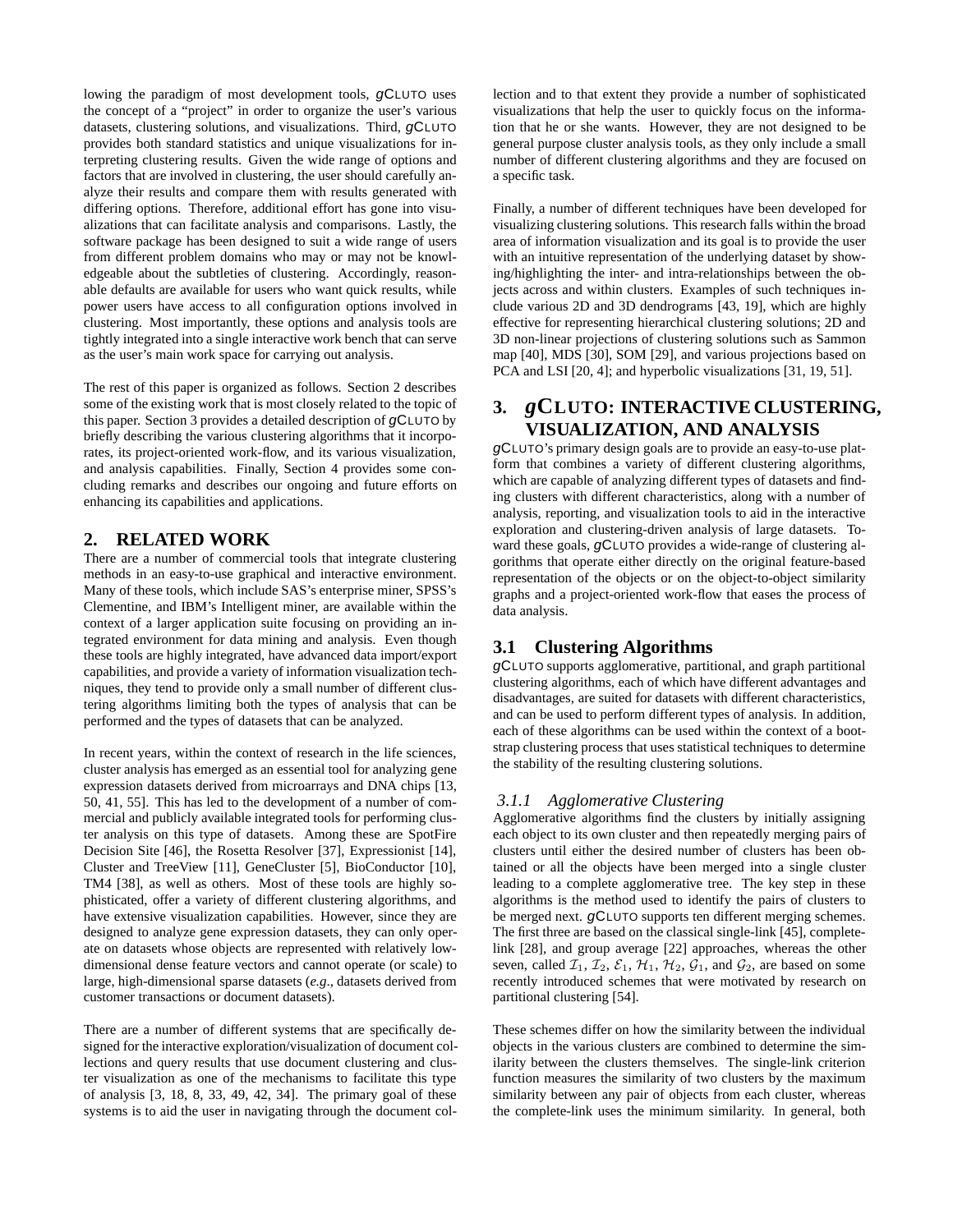the single- and the complete-link approaches do not work very well because they either base their decisions to a limited amount of information (single-link), or assume that all the objects in the cluster are very similar to each other (complete-link). On the other hand, the group average approach measures the similarity of two clusters by the average of the pairwise similarity of the objects from each cluster and does not suffer from the problems arising with singleand complete-link. The remaining seven schemes take an entirely different approach and treat the clustering process as an optimization problem by selecting the cluster-pairs that optimize various aspects of intra-cluster similarity, inter-cluster dissimilarity, and their combinations. The advantage of these schemes is that they lead to more natural clusters and agglomerative trees that are more balanced than the more traditional schemes. A precise description of these schemes is beyond the scope of this paper, and the reader should refer to [54, 56] for a detailed description and comparative evaluation.

### *3.1.2 Partitional Clustering*

Partitional clustering algorithms find the clusters by partitioning the entire dataset into a predetermined number of disjoint sets, each corresponding to a single cluster. This partitioning is achieved by treating the clustering process as an optimization procedure that tries to create high quality clusters according to a particular function that reflects the underlying definition of the "goodness" of the clusters. This function is referred to as the *clustering criterion function* and *g*CLUTO implements seven such criterion functions (that are similar to the  $\mathcal{I}_1$ ,  $\mathcal{I}_2$ ,  $\mathcal{E}_1$ ,  $\mathcal{H}_1$ ,  $\mathcal{H}_2$ ,  $\mathcal{G}_1$ , and  $\mathcal{G}_2$  schemes used by agglomerative clustering) and have been shown to produce highquality clusters in low- and high-dimensional datasets [56].

*g*CLUTO uses two different methods for computing the partitioning clustering solution. The first method computes a  $k$ -way clustering solution via a sequence of repeated bisections, whereas the second method computes the solution directly (in a fashion similar to traditional  $K$ -means-based algorithms). These methods are often referred to as *repeated bisecting* and *direct* k-way clustering, respectively. In both cases, the clustering solution is computed using a randomized incremental optimization algorithm that is greedy in nature, has low computational requirements, and produces highquality solutions [56].

### *3.1.3 Graph Partitional*

*g*CLUTO's graph-partitioning-based clustering algorithms use a sparse graph to model the affinity relations between the different objects, and then discover the desired clusters by partitioning this graph [23]. To some extent, this approach is similar in spirit with that used by the partitional clustering algorithms described earlier; however, unlike those algorithms, the graph-partitioning-based approaches consider only the affinity relations between an object and a small number of its most similar other objects. As will be discussed later, this enables them to find clusters that have inherently different characteristics than those discovered by partitional methods.

*g*CLUTO provides different methods for constructing this affinity graph and various post-processing schemes that are designed to help in identifying the natural clusters in the dataset. The actual graph partitioning is computed using an efficient multilevel graphpartitioning algorithm [24] that leads to high-quality partitionings and clustering solutions.

### *3.1.4 Bootstrap Clustering*

Although the clustering problem is a well-defined optimization problem, there can still be uncertainty associated with its result due to uncertainties in the input data. For example, in the case of clustering data generated from measurements, each measurement will have a margin of error. Without additional analysis, a clustering algorithm will cluster the data under the assumption that the data is completely accurate. However, it would be more appropriate if the algorithm could incorporate the uncertainties associated with the data to produce a clustering result that could portray its level of statistical significance given the uncertainties.

Bootstrap clustering is a technique introduced by [27] that adds the statistical technique of bootstrapping to clustering algorithms. Bootstrapping simulates the multiple sampling of a distribution by randomly selecting values from a known sample with replacement. By sampling with replacement, new hypothetical datasets can be produced from the original dataset that exhibit the same distribution of values and uncertainties. This allows clustering algorithms to explore what results would occur if the same measurements were taken again.

*g*CLUTO implements two methods of bootstrapping data: *resampling features* and *resampling residuals*. To resample the features of a dataset, *g*CLUTO randomly selects with replacement columns from the dataset to produce a new set of features. This resampling tests to what extent the clustering algorithm may be relying on any particular feature. The resampling of residuals is performed by first supplying a residual matrix for the dataset. A residual matrix contains the errors associated with a dataset, which can be found by fitting the data to a linear model. In [27], residuals for microarray data are found by fitting the data to an ANOVA model. *g*CLUTO can accept residual matrices stored in character delimited file formats. With the residual matrix, *g*CLUTO performs bootstrapping to generate a new residual matrix, which is then added to the original dataset to produce a new hypothetical dataset.

Bootstrap clustering uses these hypothetical datasets to estimate the significance of a clustering solution by clustering each hypothetical dataset and comparing all of their clustering solutions. *g*CLUTO provides three statistics for reporting a clustering solution's significance: *solution stability*, *cluster stability*, and *object stability* [36]. The term stability refers to the level of consistency observed between the various clustering results. These stability measurements range from zero (no consistency between solutions) to one (complete consistency between solutions). Solution stability represents the significance of the solution as a whole, where as cluster and object stability portray a significance level on a per cluster and per object basis.

*g*CLUTO compares the various solutions generated by bootstrap clustering by computing a *consensus solution* to which a mapping is found to all other solutions. This star-like mapping arrangement allows comparisons to be made between any pair of solutions while also requiring the fewest mappings to be found. The consensus solution is found by generating a solution that is most similar to most of the solutions. This is done by clustering the objects using a similarity graph built from information about the multiple bootstrap solutions. *g*CLUTO builds a similarity graph by defining the similarity of two objects as the percentage of bootstrap solutions that assign the two objects to the same cluster. The consensus solution is also the final solution that *g*CLUTO presents to the user in the solution report.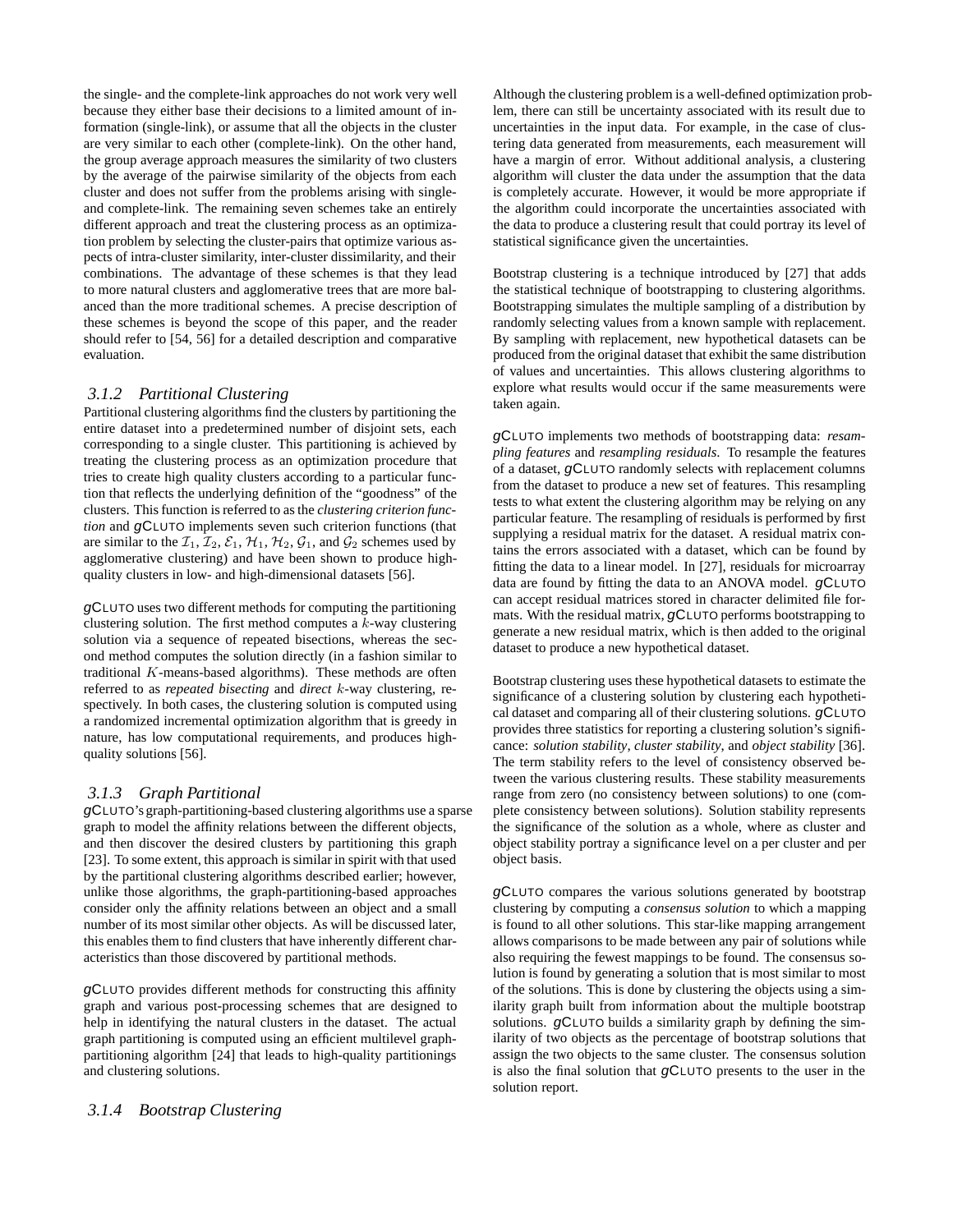### *3.1.5 Characteristics of the Various Clustering Algorithms*

The various clustering algorithms provided by *g*CLUTO have been designed, and are well-suited, for finding different types of clusters allowing for different types of analysis. There are two general types of clusters that often arise in different application domains and different analysis requirements. What differentiates them is the similarity relations among the objects assigned to the various clusters.

The first type contains clusters in which the similarity between all pairs of objects assigned to the same cluster will be high. On the other hand, the second type contains clusters in which the direct pairwise similarity between the various objects of the same cluster may be quite low, but within each cluster there exist a sufficiently large number of other objects that eventually "connect" these low similarity objects. That is, if we consider the objectto-object similarity graph, then these objects will be connected by many paths that stay within the cluster that traverse high similarity edges. The names of these two cluster types have been inspired by this similarity-based view, and they are referred to as *globular* and *transitive* clusters, respectively. *g*CLUTO's partitional and agglomerative algorithms are able to find clusters that are primarily globular, whereas its graph-partitioning and some of its agglomerative algorithms (*e.g*., single-link) are capable of finding transitive clusters.

### *3.1.6 Similarity Measures*

*g*CLUTO's feature-based clustering algorithms treat the objects to be clustered as vectors in a multi-dimensional space and measure the degree of similarity between these objects using either the cosine function, the Pearson's correlation coefficient, extended Jaccard coefficient [48], or a similarity measure derived from the Euclidean distance of these vectors. The first two similarity measures can be used by all clustering algorithms, whereas the last two can be used only by the graph-partitioning-based algorithms.

By using the cosine and correlation coefficient measures, two objects are similar if their corresponding vectors<sup>1</sup> point in the same direction (*i.e*., they have roughly the same set of features and in the same proportion), regardless of their actual length. On the other hand, the Euclidean distance does take into account both direction and magnitude. Finally, similarity based on extended Jaccard coefficient accounts both for angle as well as magnitude. These are some of the most widely used measures, and have been used extensively to cluster a variety of different datasets.

### *3.1.7 Computational Requirements*

*g*CLUTO's algorithms have been optimized for operating on very large datasets both in terms of the number of objects as well as the number of dimensions. Nevertheless, the various clustering algorithms have different memory and computational scalability characteristics. The agglomerative based schemes can cluster datasets containing 2,000–5,000 objects in under a minute but due to their memory requirements they should not be used to cluster datasets with over 10,000 objects. The partitional algorithms are very scalable both in terms of memory and computational complexity, and can cluster datasets containing several tens of thousands of objects in a few minutes. Finally, the complexity of the graph-based schemes is usually between that of agglomerative and partitional



**Figure 1: Overview of** *g*CLUTO**'s work-flow with example screen-shots for each stage.**

methods and maintain the low memory requirements of the partitional schemes.

# **3.2 Clustering Work-flow and Organization**

The main strength of *g*CLUTO is its ability to organize the user's data and work-flow in a way that eases the process of data analysis. This work-flow often consists of a sequence of stages, such as importing and preparing data, selecting clustering options, interpreting solution reports, and concluding with visualization. Each stage of the process demands decisions to be made by the user that can alter the course of data analysis. Consequently, the user may want to backtrack to previous stages and create a new branch of analysis. An overview of this work-flow with examples of branching is depicted in Figure 1.

*g*CLUTO assists these types of work-flows by introducing the concept of a project. A project manages the various data files, solutions reports, and visualizations that the user generates by storing and presenting them in a single container. Figure 2 illustrates how *g*CLUTO uses a tree to represent a project as it progresses through the stages of data analysis.

The work-flow of a user begins by creating a new project. *g*CLUTO will create a new directory to hold all project related files as well as a new empty project tree. Next the user imports one or more related datasets. These datasets are represented by icons that appear directly beneath the project tree's root. After importation, the user can cluster a dataset to produce a clustering solution. For each solution, a solution report is generated which contains statistics about the clustering. Clustering solutions are presented by an 'S' icon and are placed beneath the clustered dataset's icon in the project tree. As more clustering solutions are generated, the project tree will continue to organize them by their corresponding datasets. Lastly, the work-flow concludes with interpreting a solution using one or more visualizations. Again, the project tree will reflect which solutions have generated visualizations by placing beneath them visualization icons.

### *3.2.1 Creating a New Project*

The user begins their analysis by first creating a new project. A project is intended to hold one or more related datasets. The project

<sup>&</sup>lt;sup>1</sup>In the case of Pearson's correlation coefficient, the vectors are obtained by first subtracting their average value.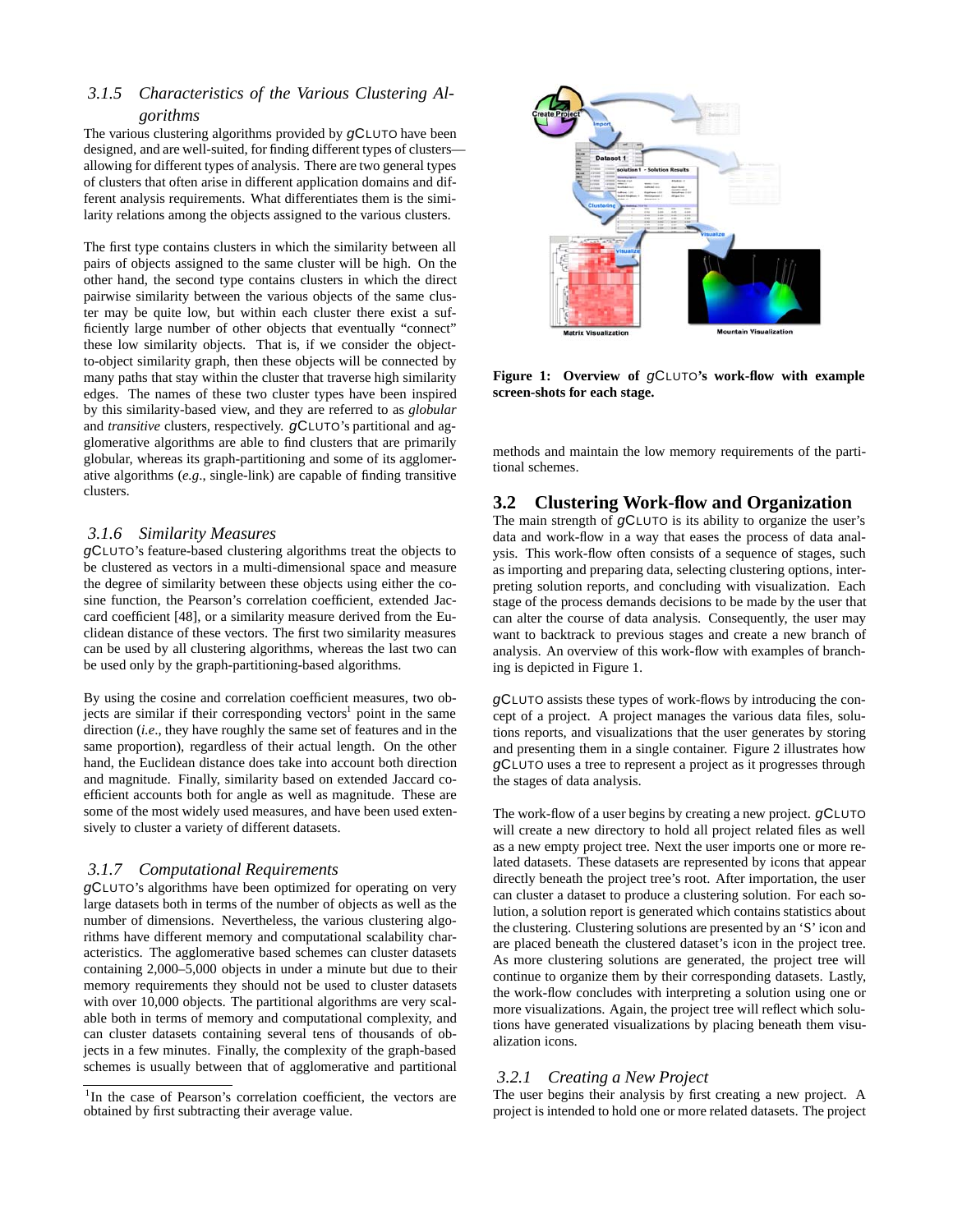| Ele<br>Project Solution<br>Help                                      |                           | <b>aClate</b>                 |                  |                                                                      |                                  |        |  |  |
|----------------------------------------------------------------------|---------------------------|-------------------------------|------------------|----------------------------------------------------------------------|----------------------------------|--------|--|--|
| $\Theta$<br>Genetics Project<br><b>O</b> genes1<br>$\Theta$ <b>S</b> |                           |                               |                  | genest genes2 mountain visualization 1 bisection solution solution 2 |                                  |        |  |  |
| matric visualiza<br>Companhain visual                                |                           |                               |                  | solution 2 - Solution Results                                        |                                  |        |  |  |
| <b>C</b> noitubion 2                                                 | <b>Clustering Options</b> |                               |                  |                                                                      |                                  |        |  |  |
| <b>C</b> l genes2                                                    | Method: Graph             |                               |                  |                                                                      | #Clusters: 10                    |        |  |  |
| applom solution                                                      | CRfun: 12                 |                               | Simfun: Cosine   |                                                                      |                                  |        |  |  |
| El Stisection solution<br><b>O</b> mountain visual                   | RowModel: None            |                               | ColModel: None   |                                                                      | Graph Model:<br>Asymetric-Direct |        |  |  |
| <b>B</b> drect solution                                              | ColPrune: 1.000           |                               | EdgePrune: 0.000 |                                                                      | VertexPrune: 0.000               |        |  |  |
|                                                                      | Nearest Nieghbors: 4      |                               | MinComponent: 1  |                                                                      | CSType: hest                     |        |  |  |
|                                                                      | #Trials: 10               |                               | #Iterations: 10  |                                                                      |                                  |        |  |  |
|                                                                      |                           | 10-way clustering: [70 of 70] |                  |                                                                      |                                  |        |  |  |
|                                                                      | Cluster                   | Size                          | Fillen.          | 19dev                                                                | ESim                             | ESdev. |  |  |
|                                                                      | ö                         | t                             | 0.961            | 0.009                                                                | 0.872                            | 0.034  |  |  |
|                                                                      | ï                         | 3                             | 0.935            | 0.006                                                                | 0.809                            | 0.075  |  |  |
|                                                                      | $\overline{a}$            | y                             | 0.954            | 0.027                                                                | 0.892                            | 0.035  |  |  |
|                                                                      |                           | ÷.                            | 0.905            | 0.003                                                                | 0.917                            | 0.009  |  |  |
|                                                                      |                           | 30                            | 0.978            | 0.006                                                                | 0.897                            | 0.012  |  |  |
|                                                                      | s                         | 12                            | 0.952            | 0.024                                                                | 0.880                            | 0.041  |  |  |
| $-1 - 1$<br>$\bullet$                                                |                           |                               | 0.971            | 0.007                                                                | 0.901                            | 0.011  |  |  |

**Figure 2: A screen-shot of the project tree displaying data items, solutions, and visualizations. On the right is an example of a Solution Report.**

tree provides an easy interface for switching between datasets and comparing their results.

When a project is saved, all of the project information is saved under a single project directory specified by the user. Within the project directory, directories and text files are used to capture the same tree structure seen in the *g*CLUTO project tree. This straight forward format is used so that third party applications can access *g*CLUTO's project data. In addition, *g*CLUTO allows exporting of solutions and printing of visualizations to standard formats for external use.

#### *3.2.2 Importing Data*

Datasets can be imported into *g*CLUTO in a variety of formats. Currently the supported formats include the (i) sparse and dense vectors, (ii) object-to-object similarity matrices, and (iii) character delimited files.

The vector format contains a matrix written in either dense or sparse form. Each row of the matrix represents an object, whereas each column represents a feature. The value of the of  $i^{th}$  row and  $j^{th}$ column represents the strength of feature  $j$  in object  $i$ . With this matrix, *g*CLUTO will compare objects by comparing their vectors. This format can be used to directly represent a wide-range of datasets, including the document-term matrices commonly used in information retrieval, customer purchasing transaction, gene expression measurements, or any other datasets that is represented as a rectangular matrix whose rows are the objects and columns are the various dimensions.

If such vectors are not available, but information about object pairwise similarities is available, then the *g*CLUTO's similarity format can be used. This format consists of a square matrix with same number of rows and columns as the number of objects. The value in the  $i^{th}$  row and  $j^{th}$  column represents the similarity of the  $i^{th}$ and j*th* object. Note that the user can specify either a dense or a sparse similarity matrix. The similarity entries that are not supplied are assumed to be zero.

Character delimited files contain the same information as the *g*CLUTO's vector format except in a more common and flexible form. Most spreadsheet applications can export data in character delimited for-



**Figure 3: Several screen-shots of the clustering dialog.**

mats. The format also allows labels to be present in the first row and column of the matrix.

#### *3.2.3 Clustering*

Once a dataset is imported into *g*CLUTO, clustering (using the various algorithms described in Section 3.1) can be initiated by selecting the desired options from the clustering options dialog pictured in Figure 3.

A full listing of the available options is shown in Table 1. These options have been organized into four sections: *General*, *Preprocess*, *Bootstrap*, and *Miscellaneous*. The most general options include specifying the number of desired clusters, the clustering method, and similarity and criterion functions. The preprocess options allow the user to prepare their data before clustering. This is accomplished by using model and pruning functions. The models scale various portions of the dataset, whereas the pruning options generate a more descriptive subset of the dataset. These options are necessary for datasets that have value distributions that may skew clustering algorithms. In addition, these pre-processing options can be used to implement a number of object and feature weighting schemes that are used within the context of document clustering including *tf-(no)idf*, *maxtf-(no)idf*, and *logtf-(no)idf* [39].

### **3.3 Solution Reports**

Solution reports are generated for each dataset that is clustered. Solution reports contain information about the clustering options used and statistics about the discovered clusters. These statistics include the number of clusters, cluster sizes, the average internal and external similarities (*ISim* and *ESim*), the average internal and external standard deviations of these similarities (*ISdev* and *ESdev*), and a list of the most discriminating and descriptive features for each cluster. For each of these features, *g*CLUTO also displays the percentage of the within cluster similarity and across cluster difference that these features account for, respectively. If known classes are specified for the objects, then the entropy, purity, and class conservation statistics are also displayed.

In Figure 4 an example solution report is given for a dataset containing documents about sports. Each object is a document that contains the words in the documents. A class file has been specified for this dataset that allows *g*CLUTO to compare its clustering to the known classes. With this information *g*CLUTO can calculate the purity and entropy of a cluster by noting how many different classes are associated to the objects of the cluster. The class distribution matrix shows how many objects of each cluster belong to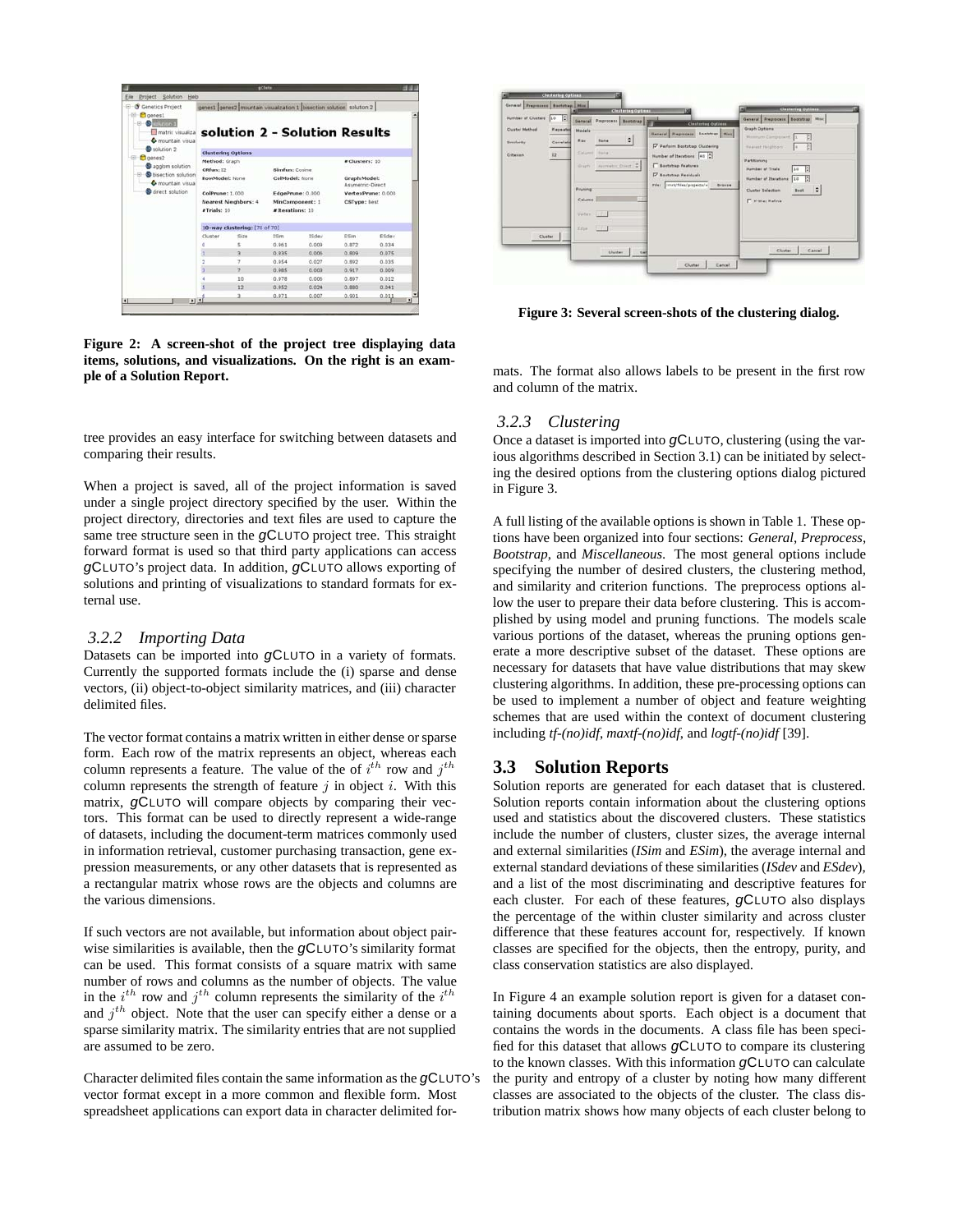#### **Table 1: Clustering options available in** *g*CLUTO**. Some options are only available for certain clustering methods.**

| General              |                                                                       |
|----------------------|-----------------------------------------------------------------------|
| # of Clusters        | Number of clusters that the algorithm should find                     |
| <b>Method</b>        | Clustering algorithm to use                                           |
| <b>Similarity</b>    | Function to measure the similarity between two objects                |
| <b>Criterion</b>     | Function to guide algorithm by evaluating intermediate<br>clusterings |
| Preprocess           |                                                                       |
| Models               |                                                                       |
| Row                  | Scales the values of each row in data matrix                          |
| Column               | Globally scales the values of each row across rows                    |
| Graph                | Determines when an edge will exist between two vertices               |
| Pruning              |                                                                       |
| Column               | Remove columns that do not contribute to similarity                   |
| <b>Vertex</b>        | Remove vertices that tend to be outliers                              |
| Edge                 | Remove edges that tend to connect clusters                            |
| Bootstrap            |                                                                       |
| Perform              | Whether to perform bootstrap clustering                               |
| # of Iterations      | Number of solutions to create                                         |
| <b>Features</b>      | Whether to resample the features in each iteration                    |
| <b>Residuals</b>     | Whether to resample data by adding residuals                          |
| <b>Miscellaneous</b> |                                                                       |
| <b>Graph Options</b> |                                                                       |
| <b>Components</b>    | Remove small connected components before clustering                   |
| <b>Neighbors</b>     | # of nearest neighbors used in graph-partitioning                     |
| Partitioning         |                                                                       |
| # of Trials          | # of clusterings to create to search for best clustering              |
| # of Iterations      | # of refinement iterations in partitioning                            |
| <b>Selection</b>     | Determines how to select next cluster for bisection                   |
| K-way refine         | Whether to k-way refine a repeated bisectioning solution              |

each class. From the class distribution, we can see that clusters 0 through 6 associate strongly to a single class. Cluster 7, however, appears to contain objects from many classes.

# **3.4 Visualization**

*g*CLUTO can generate two different visualizations that can be used to gain insight on the relationships between the clusters and the relationships between the objects within each cluster. Both of these visualizations are entirely interactive and can be easily customized and modified by the user.

### *3.4.1 Matrix Visualization*

The Matrix visualization allows the user to interactively view, explore, and understand the clustering solution by zooming, querying, and averaging arbitrary rows and columns. It represents the original data matrix except with a few alterations. First, colors are used to represent the values of the matrix. For example, dark red represents large positive values, while lighter shades are used for values near zero. Conversely, shades of green are used for negative values. Second, the rows of the matrix are reordered in order to display the clusters found during clustering. Objects of the same cluster have their rows placed consecutively and black horizontal lines separate rows belonging to different clusters.

This display allows the user to visually inspect their data for patterns. In an ideal clustering solution, rows belonging to the same cluster should have relatively similar patterns of red and green. The visualization emphasizes these patterns for the user by displaying them in contiguous blocks. If the features represent a sequence, for example measurements in a time-course experiment, then the user can identify trends that occur across the features. The user may

# sports solution - Solution Results

| <b>Clustering Options</b>   |                                         |                                         |
|-----------------------------|-----------------------------------------|-----------------------------------------|
| Method: Repeated Bisection  |                                         | #Clusters: 8                            |
| CRfun: 12                   | Simfun: Cosine                          |                                         |
| RowModel: None              | ColModel: Inverse Document<br>Frequency | <b>Graph Model:</b><br>Asymetric-Direct |
| <b>ColPrune: 2.000</b>      | EdgePrune: 0.000                        | VertexPrune: 0.000                      |
| <b>Nearest Nieghbors: 4</b> | MinComponent: 1                         | <b>CSType: Best</b>                     |
| #Trials: 10                 | #Iterations: 10                         | Bootstrapping: Disabled                 |

[ options ][ cluster stats ][ class stats ][ feature stats ]

|                |      | 8-way clustering: [8580 of 8580], Entropy: 0.205, Purity: 0.849 |       |       |       |        |        |
|----------------|------|-----------------------------------------------------------------|-------|-------|-------|--------|--------|
| Cluster        | Size | ISim                                                            | ISdev | ESim  | ESdev | Entrpy | Purity |
| $\Omega$       | 793  | 0.102                                                           | 0.036 | 0.018 | 0.006 | 0.010  | 0.997  |
| 1              | 645  | 0.104                                                           | 0.040 | 0.022 | 0.007 | 0.017  | 0.995  |
| 2              | 755  | 0.101                                                           | 0.034 | 0.021 | 0.006 | 0.016  | 0.996  |
| 3              | 853  | 0.096                                                           | 0.034 | 0.023 | 0.007 | 0.015  | 0.995  |
| $\overline{4}$ | 836  | 0.088                                                           | 0.033 | 0.020 | 0.007 | 0.013  | 0.996  |
| 5              | 1642 | 0.061                                                           | 0.027 | 0.022 | 0.007 | 0.010  | 0.998  |
| 6              | 1264 | 0.046                                                           | 0.016 | 0.020 | 0.007 | 0.103  | 0.958  |
| 7              | 1792 | 0.028                                                           | 0.009 | 0.017 | 0.006 | 0.872  | 0.316  |
|                |      |                                                                 |       |       |       |        |        |

#### [ options ][ cluster stats ][ class stats ][ feature stats ]

| Cluster | baseball | basketball football |                | hockey   | boxing | bicycle  | golf |
|---------|----------|---------------------|----------------|----------|--------|----------|------|
|         |          |                     | Ω              | 791      | 0      | $\Omega$ |      |
|         | 642      |                     | 2              | $\Omega$ | Ω      | O        |      |
|         |          |                     | 752            | 0        | 0      | n        |      |
|         | 849      | 0                   | 4              | $\Omega$ | 0      | O        |      |
|         | O        | 833                 | $\overline{a}$ |          | O      | n        |      |
| 5       | 1638     | $\mathcal{P}$       | 2              | $\Omega$ | Ō      | Ō        |      |
| 6       | 44       | 5                   | 1211           | 2        | 2      | 0        |      |
|         | 237      | 567                 | 373            | 15       | 120    | 145      | 335  |

[ options ][ cluster stats ][ class stats ][ feature stats ]

|                         |                   | <b>Descriptive &amp; Descriminating Features</b> |                |                    |                |      |               |
|-------------------------|-------------------|--------------------------------------------------|----------------|--------------------|----------------|------|---------------|
| Cluster 0               | <b>Size: 793</b>  | ISim: 0.102                                      |                | ESim: 0.018        |                |      |               |
| Descriptive:            | shark             | 22.4%                                            | goal           | 9.4%               | nhl            | 4.4% | period        |
| Descriminating: shark   |                   | 17.1%                                            | goal           | 6.0%               | nhl            | 3.4% | period        |
| Cluster 1               | <b>Size: 645</b>  | ISim: 0.104                                      |                | ESim: 0.022        |                |      |               |
| Descriptive:            | canseco           | 9.0%                                             | henderson 7.6% |                    | russa.         | 6.2% | la            |
| Descriminating: canseco |                   | 7.6%                                             | henderson 6.0% |                    | russa          | 5.3% | mcqwire       |
| Cluster <sub>2</sub>    | <b>Size: 755</b>  | ISim: 0.101                                      |                | <b>ESim: 0.021</b> |                |      |               |
| Descriptive:            | vard              | 36.1%                                            | pass           | 7.9%               | touchdown 6.6% |      | td            |
| Descriminating: vard    |                   | 28.3%                                            | pass           | 5.5%               | touchdown 5.2% |      | td            |
| <b>Cluster 3</b>        | <b>Size: 853</b>  | ISim: 0.096                                      |                | <b>ESim: 0.023</b> |                |      |               |
| Descriptive:            | giant             | 21.1%                                            | mitchell       | 4.8%               | craig          | 3.2% | mcgee         |
| Descriminating: giant   |                   | 16.0%                                            | mitchell       | 4.3%               | craig          | 2.4% | mcgee         |
| <b>Cluster 4</b>        | <b>Size: 836</b>  | ISim: 0.088                                      |                | ESim: 0.020        |                |      |               |
| Descriptive:            | warrior           | 15.3%                                            | laker          | 4.3%               | hardawai       | 2.6% | mullin        |
| Descriminating: warrior |                   | 12.6%                                            | laker          | 3.6%               | hardawai       | 2.2% | <i>mullin</i> |
| <b>Cluster 5</b>        | Size: 1642        | ISim: 0.061                                      |                | <b>ESim: 0.022</b> |                |      |               |
| Descriptive:            | in                | 5.6%                                             | hit            | 5.2%               | homer          | 2.6% | run           |
| Descriminating: in      |                   | 3.9%                                             | hit            | 3.3%               | vard           | 2.7% | SOX           |
| Cluster 6               | Size: 1264        | ISim: 0.046                                      |                | ESim: 0.020        |                |      |               |
| Descriptive:            | seifert           | 3.0%                                             | montana        | 2.9%               | bowl           | 2.7% | raider.       |
| Descriminating: seifert |                   | 3.4%                                             | montana        | 3.1%               | raider         | 2.6% | nfl           |
| <b>Cluster 7</b>        | <b>Size: 1792</b> | ISim: 0.028                                      |                | ESim: 0.017        |                |      |               |
| Descriptive:            | box               | 4.6%                                             | tournam        | 2.1%               | santa          | 1.6% | school        |
| Descriminating: tournam |                   | 2.3%                                             | box            | 2.3%               | giant          | 2.0% | in.           |

**Figure 4: Example solution report of a clustering of sports related documents. The sections of this report in order are clustering options, cluster statistics, class distribution, and descriptive and discriminating features.**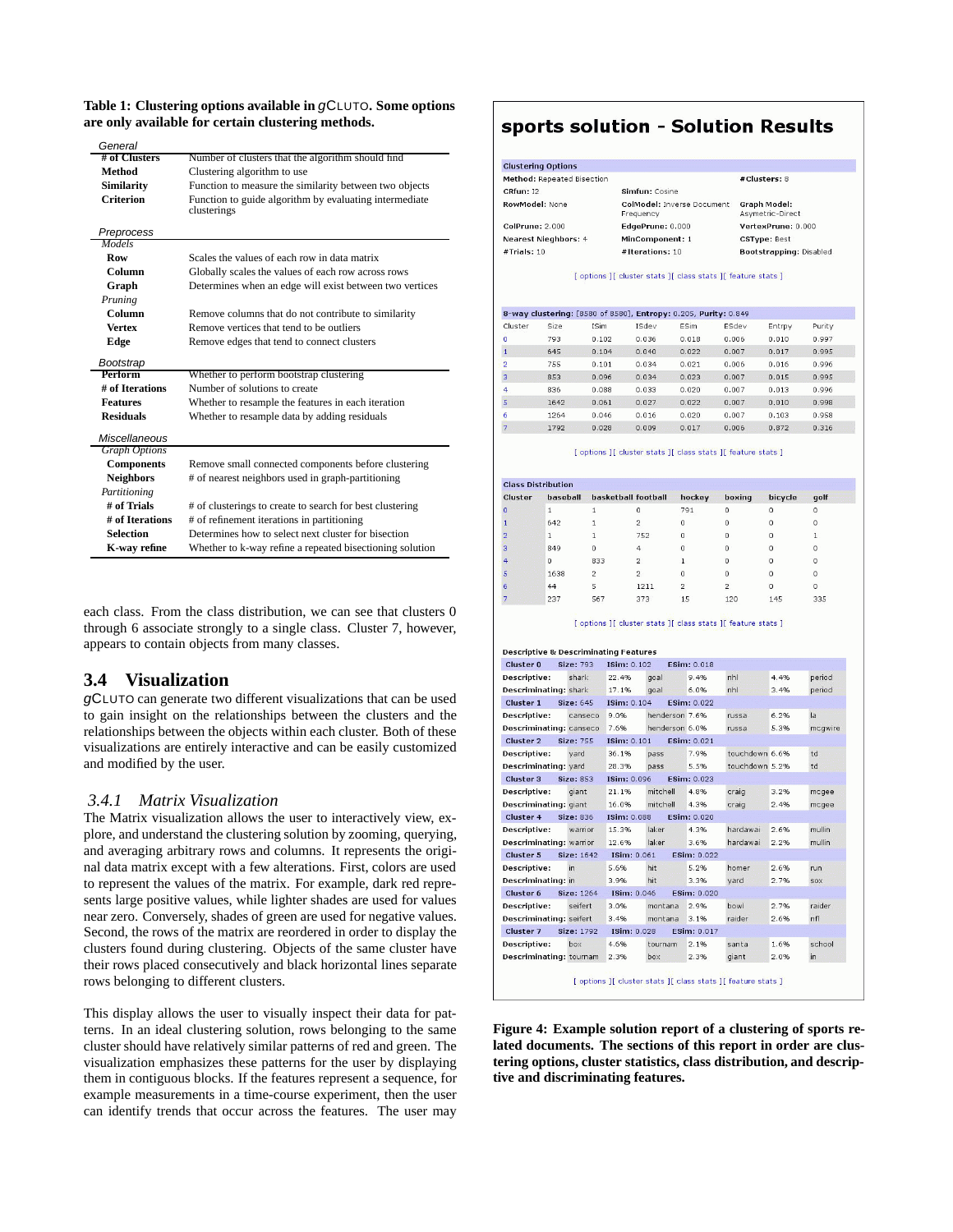

**Figure 5: A screen-shot of the Matrix visualization.**

also be able to identify more questionable clusters by observing stark dissimilarities between rows within a cluster.

In addition to the color matrix, the visualization also includes labels and hierarchical trees located at the edges of the matrix. If the user supplies labels with their data, then the rows of the matrix will be labeled with object names and the columns with feature names. If the user clusters their data with an agglomerative algorithm, then the agglomerative tree will be displayed on the left-hand side of the visualization. The user may also generate a hierarchical tree even if a partitional clustering algorithm was used. In such cases, *g*CLUTO performs additional agglomerative clustering within each partitional cluster and a single agglomerative clustering of the clusters themselves. Using the trees generated from these additional clusterings, *g*CLUTO constructs a single hierarchical tree that conforms to the same cluster structure found with the partitional algorithm. Lastly, the Matrix Visualization can also display a hierarchical tree called the feature tree, which is generated by performing agglomerative clustering on the transpose of the data matrix.

Similar to visualizations in other clustering applications, the hierarchical tree depicts relationships between objects by displaying the order in which objects were merged in the agglomerative process. Since merging is performed by descending pair-wise similarity, objects that are near each other in the tree are more similar than objects placed in distant locations. However, if users want to draw conclusions about object similarities using the hierarchical tree, they must keep in mind that a two-dimensional drawing of a hierarchical tree is not unique. That is, for every parent node in the tree, the two children nodes and their sub-trees can be drawn in one of two possible orientations: top or bottom (note that *g*CLUTO draws the hierarchical tree with children placed to the upper-right or lower-right of their parents). *g*CLUTO removes this ambiguity by explicitly ordering the visual position of each subtree by choosing the set of orientations that maximizes the similarity between objects placed in consecutive rows in the Matrix Visualization.

*Manipulating the Matrix Visualization.* Once the Matrix visualization is generated, users can further explore their results by manipulating the visualization in several ways. First, the user may collapse any set of rows or columns in the matrix by collapsing the corresponding nodes in the hierarchical trees located above and to the left of the matrix. By collapsing a node of the tree, the user can hide all of the node's descendants. In the matrix, the corresponding rows that belong to the leaves of the collapsed sub-tree are replaced by a single representative row. The representative row contains the average vector of all of the hidden rows and, thus, summaries the data in a condensed form. This feature is especially useful for large datasets that are difficult to fully display on a computer monitor. Columns can also be collapsed in a similar manner. When a representative row crosses a representative column, the intersection is a representative cell, which contains the average value of the cells contained within the collapsed rectangular region.

A frequent use of row averaging is to view the cluster mid-point vectors. This can be done either by collapsing the appropriate nodes in the object hierarchical tree, or by selecting the "Show Only Clusters" option from the "Matrix" menu. The user may also quickly expand all collapsed nodes by choosing the "Show All Objects" option from the "Matrix" menu.

The last manipulation that is available to the user is scaling. A common problem with viewing similar visualizations in other applications, is that it is difficult to represent a large dataset on a rela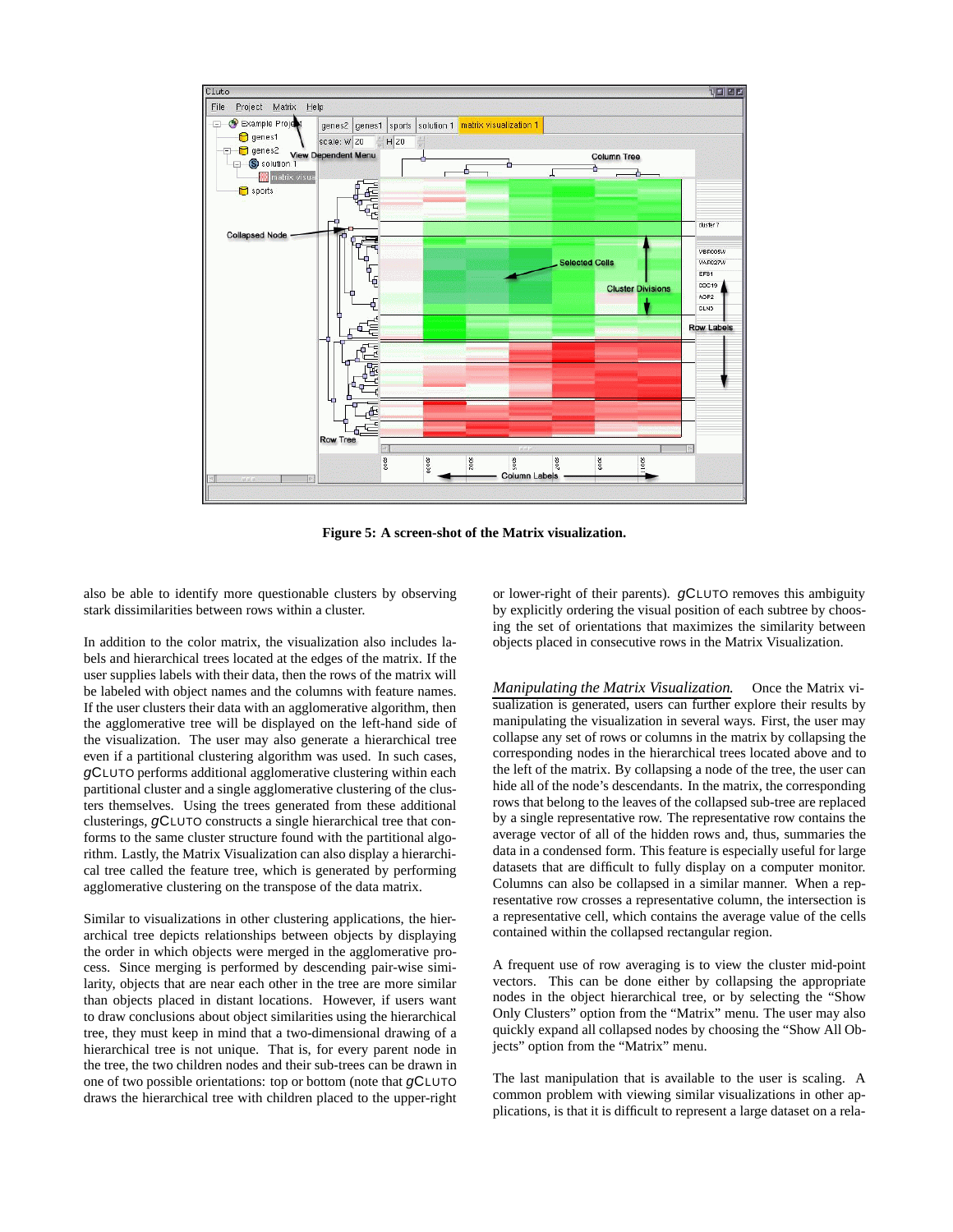tively small display. One solution is to only display a portion of the visualization at any one time and allow the user to scroll to view other portions. The downside to this solution is that the user has a narrow view of their data, which makes it difficult to compare local details to the global trends. Another solution is to shrink the graphics until they fit within the viewable area. In cases where the matrix has more rows and columns than the number of pixels available, it becomes difficult to appropriately represent the matrix without excessive distortion. *g*CLUTO implements a unique compromise by allowing the user to zoom in on portions of the matrix that are of interest, while zooming away from portions that are less important but are still needed for context.

Scaling is initiated by selecting a rectangular region of cells in the matrix by dragging the mouse. Once selected, the rectangular region can be scaled to a larger or smaller size by using the mouse and dragging on any of the region's edges. This action will rescale the selected region, while keeping the scaling of neighboring regions intact. The visualization also provides several menu options and controls for performing common scalings.

#### *3.4.2 Mountain Visualization*

The Mountain Visualization is another visualization that *g*CLUTO provides for analyzing a clustering result. Its purpose is to visually aid the user in understanding the contents of a high-dimensional dataset. The dimension of a dataset is problem specific and is determined by the number of features present, which can be on the order of tens to thousands. Since it is not convenient to directly display this data on a two-dimensional screen, a function must be chosen that maps the high-dimensional data to an easily displayed lower-dimensional representation. For each cluster, the Mountain Visualization provides the number of constituent objects, internal similarity, external similarity, and standard deviation. The visualization attempts to summarize all of this information into one graphical form.

When a user generates a Mountain Visualization from a clustering result, a 3D OpenGL window displaying a colored mountain-like terrain is opened. This terrain consists of a horizontal plane which rises in peaks in several locations. Each peak represents a single cluster in the clustering. Information about the corresponding cluster is represented by the peak's location on the plane, height, volume, and color.

The most informative attribute of a peak is its location on the plane with respect to other peaks. The distance between a pair of peaks on the plane represents the relative similarity of their clusters. Similarity is measured using the same similarity function chosen for clustering. The purpose of this representation, is to illustrate the relationships between clusters using visual distance. In this manner, clusters that are similar will have peaks that lie closely together, whereas more dissimilar clusters will be displayed with distant peaks.

In Figure 6, an example Mountain Visualization is given of a clustered dataset. Although this clustering specifies ten clusters, the visualization has chosen to place these peaks into two large groups. This indicates a more general structure in the dataset, namely two large dissimilar clusters with high internal similarity. Given this information, the user may make conclusions about the meaning of their clusters or may chose to re-cluster their data with a different specified number of clusters.



**Figure 6: A screen-shot of the Mountain visualization displaying ten clusters in two major groups.**

The height of each peak on the plane is proportional to the internal similarity of the corresponding cluster. Internal similarity is calculated by finding the average pair-wise similarity between objects of the cluster. The volume of a peak is proportional to the number of objects within the cluster. Lastly, the color of a peak represents the internal standard deviation of the cluster's objects. Red represents low deviation, whereas blue represents high deviation. The internal deviation is calculated by finding the average standard deviation of the pair-wise similarities between the cluster's objects.

The overall effect of this representation is to emphasize features of highly structured data. For example, the user will be able to quickly identify clusters with high similarity by finding tall peaks. Also the user will be able to identify clusters with low standard deviation, another feature of structured data, by finding peaks with "hot" colors, such as red and orange. Clusters with high standard deviation are often "noisy" and so they are given a cool blue color. Since the default color of the terrain is blue, noisy and less meaningful clusters appear to blend into the background.

*Implementation.* The core algorithm behind the Mountain Visualization is the mapping function between the original high-dimensional dataset and the two-dimensional data that is displayed. The Mountain Visualization uses Multidimensional Scaling (MDS) [30, 9] to find a mapping that minimizes the data's distortion as it is mapped to the plane.

MDS is an algorithm that takes as input a list of high-dimensional vertices and outputs a list of lower-dimensional vertices. In *g*CLUTO's implementation, the cluster midpoints are used as input and the output consists of two-dimensional points, which are used to place peaks on the plane of the visualization. MDS evaluates a particular mapping using a stress function that calculates the mapping's distortion using a sum-of-squared-error calculation. The optimal mapping is defined as the mapping with the least error, which is found by:

$$
Error = \frac{1}{\sum_{i < j} \delta_{i,j}} \sum_{i < j} \frac{(d_{i,j} - \delta_{i,j})^2}{\delta_{i,j}} \tag{1}
$$

Where  $d_{i,j}$  is the distance between two lower-dimensional vertices,  $y_i$  and  $y_j$ , and  $\delta_{i,j}$  is the distance between their higher-dimensional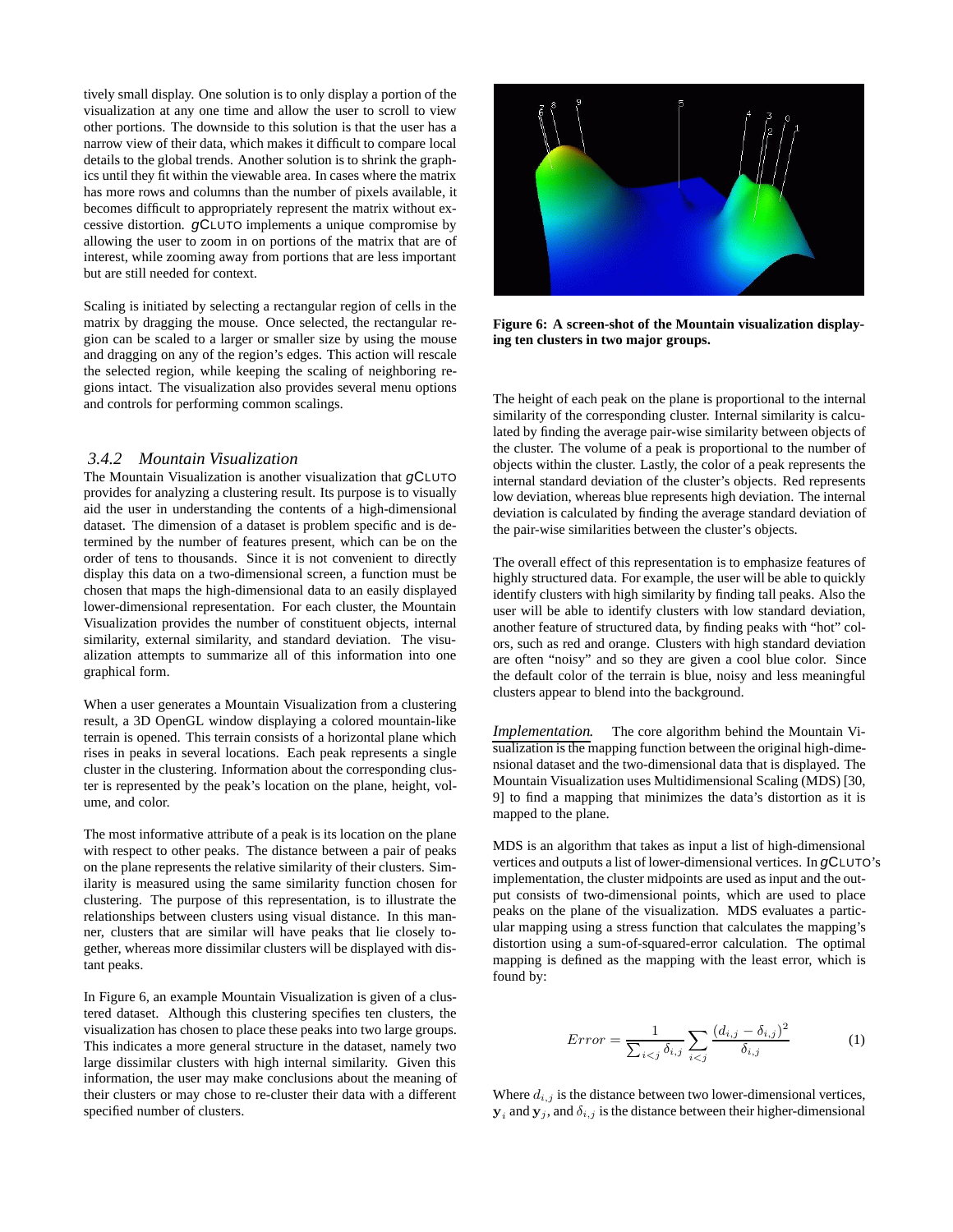counterparts,  $\mathbf{x}_i$  and  $\mathbf{x}_j$ .  $d_{i,j}$  is found using Euclidean distance. However, the  $\delta_{i,j}$  is found by using the clustering's chosen similarity function. This design decision was made so that relationships found between clusters were based on the same method of comparison as used for deriving the internal contents of the clusters.

To search the space of possible mappings for the optimum mapping, a gradient-descent procedure is used [9]. First an initial mapping is made by projecting the cluster midpoints to the plane using the two dimensions that produce the least error. Next, the mapping is iteratively improved by using the gradient given in (2) to adjust the lower-dimensional vertices. Gradient-descent is executed until either adjustments are relatively small or a maximum fixed number of iterations occur.

$$
\nabla_{\mathbf{y}_k} Error = \frac{2}{\sum_{i < j} \delta_{i,j}} \sum_{j \neq k} \frac{d_{k,j} - \delta_{k,j}}{\delta_{k,j}} \frac{\mathbf{y}_k - \mathbf{y}_j}{d_{i,j}} \tag{2}
$$

# **4. CONCLUSIONS AND FUTURE WORK**

*g*CLUTO has been designed as a general tool for clustering and visualizing data. Although efforts have been made to ease the process, it remains mainly a tool for technically knowledgeable researchers. One consideration for future work is to specialize *g*CLUTO for specific problem domains so that researchers in those domains could more easily interact with the tool. Example problem domains would be analysis of microarray or document databases. In a microarray setting, *g*CLUTO could be customized to accept common microarray formats. In addition, microarray specific visualizations and outputs could be added. For document databases, *g*CLUTO could assist in the generation of the initial data matrix from a database of documents or from an online query. Finally, we plan to extend the bootstrap clustering framework along two different directions. First, allow the user to compute the stability of solutions found using different algorithms or differing clustering options, and second, develop new visualizations that can aid the user in visually comparing and contrasting different solutions computed on the same dataset.

*g*CLUTO is available at *http://www.cs.umn.edu/˜cluto/gcluto* for public download. The software package has been written in C++ and compiled for both Microsoft and Linux platforms. Cross-platform graphics are provided by the wxWindows [44], OpenGL [2], and GLUT [1] libraries. A stand-alone, command-line version of the various clustering algorithms in *g*CLUTO are also available in the CLUTO clustering library available at *http://www.cs.umn.edu/˜cluto*.

### **5. REFERENCES**

- [1] Glut. http://www.sgi.com/software/opengl/glut.html.
- [2] Opengl. http://www.opengl.org.
- [3] R. B. Allen, P. Obry, and M. Littman. An interface for navigating clustered document seets returned by queries. In *Proceedings of SIGOIS*, pages 203–208, Malpitas CA, June 1993. ACM.
- [4] M.W. Berry, S.T. Dumais, and G.W. O'Brien. Using linear algebra for intelligent information retrieval. *SIAM Review*, 37:573–595, 1995.
- [5] MIT Cancer Genomics Group. Genecluster 2.0, 2002. http://wwwgenome.wi.mit.edu/cancer/software/genecluster2/gc2.html.
- [6] P. Cheeseman and J. Stutz. Baysian classification (autoclass): Theory and results. In U.M. Fayyad, G. Piatetsky-Shapiro, P. Smith, and R. Uthurusamy, editors, *Advances in Knowledge Discovery and Data Mining*, pages 153–180. AAAI/MIT Press, 1996.
- [7] M.S. Chen, J. Han, and P.S. Yu. Data mining: An overview from database perspective. *IEEE Transactions on Knowledge and Data Eng.*, 8(6):866–883, December 1996.
- [8] J. Cugini, S. Laskowski, and C. Piatko. Document clustering in concept space: The NIST information retrieval engine (NIRVE). In *CODATA Euro-American workshop on Visualization of Information and Data*, Paris, France, June 1997.
- [9] Richard O. Duda, Peter E. Hart, and David G. Stork. *Pattern Classification*, volume November. John Wily & Sons, Inc., New York, second edition, 2000.
- [10] S. Dudoit and J. Fridlyand. Bagging to improve the accuracy of a clustering procedure. *Bioinformatics*, 19:1090–1099, 2003.
- [11] Michael Eisen. Cluster 2.20 and treeview 1.60, 2002. http://rana.lbl.gov/EisenSoftware.htm.
- [12] M. Ester, H.-P. Kriegel, J. Sander, and X. Xu. A density-based algorithm for discovering clusters in large spatial databases with noise. In *Proc. of the Second Int'l Conference on Knowledge Discovery and Data Mining*, Portland, OR, 1996.
- [13] S. P. Fodor, R. P. Rava, X. C. Huang, A. C. Pease, C. P. Holmes, and C. L. Adams. Multiplexed biochemical assays with biological chips. *Nature*, 364:555–556, 1993.
- [14] Genedata. Expressionist. Switzerland, http://www.genedata.com.
- [15] Sudipto Guha, Rajeev Rastogi, and Kyuseok Shim. CURE: An efficient clustering algorithm for large databases. In *Proc. of 1998 ACM-SIGMOD Int. Conf. on Management of Data*, 1998.
- [16] Sudipto Guha, Rajeev Rastogi, and Kyuseok Shim. ROCK: a robust clustering algorithm for categorical attributes. In *Proc. of the 15th Int'l Conf. on Data Eng.*, 1999.
- [17] J. Han, M. Kamber, and A. K. H. Tung. Spatial clustering methods in data mining: A survey. In H. Miller and J. Han, editors, *Geographic Data Mining and Knowledge Discovery*. Taylor and Francis, 2001.
- [18] Marti A. Hearst and Jan O. Pedersen. Reexamining the cluster hypothesis: Scatter/gather on retrieval results. In *Proceedings of SIGIR-96, 19th ACM International Conference on Research and Development in Information Retrieval*, pages 76–84, Zürich, CH, 1996.
- [19] Herman, G. Melançon, and M. S. Marshall. Graph visualization and navigation in information visualization: A survey. *IEEE Transactions on Visualization and Computer Graphics*, 6(1):24–43, /2000.
- [20] J. E. Jackson. *A User's Guide To Principal Components*. John Wiley & Sons, 1991.
- [21] A. K. Jain, M. N. Murty, and P. J. Flynn. Data clustering: A review. *ACM Computing Surveys*, 31(3):264–323, 1999.
- [22] A.K. Jain and R. C. Dubes. *Algorithms for Clustering Data*. Prentice Hall, 1988.